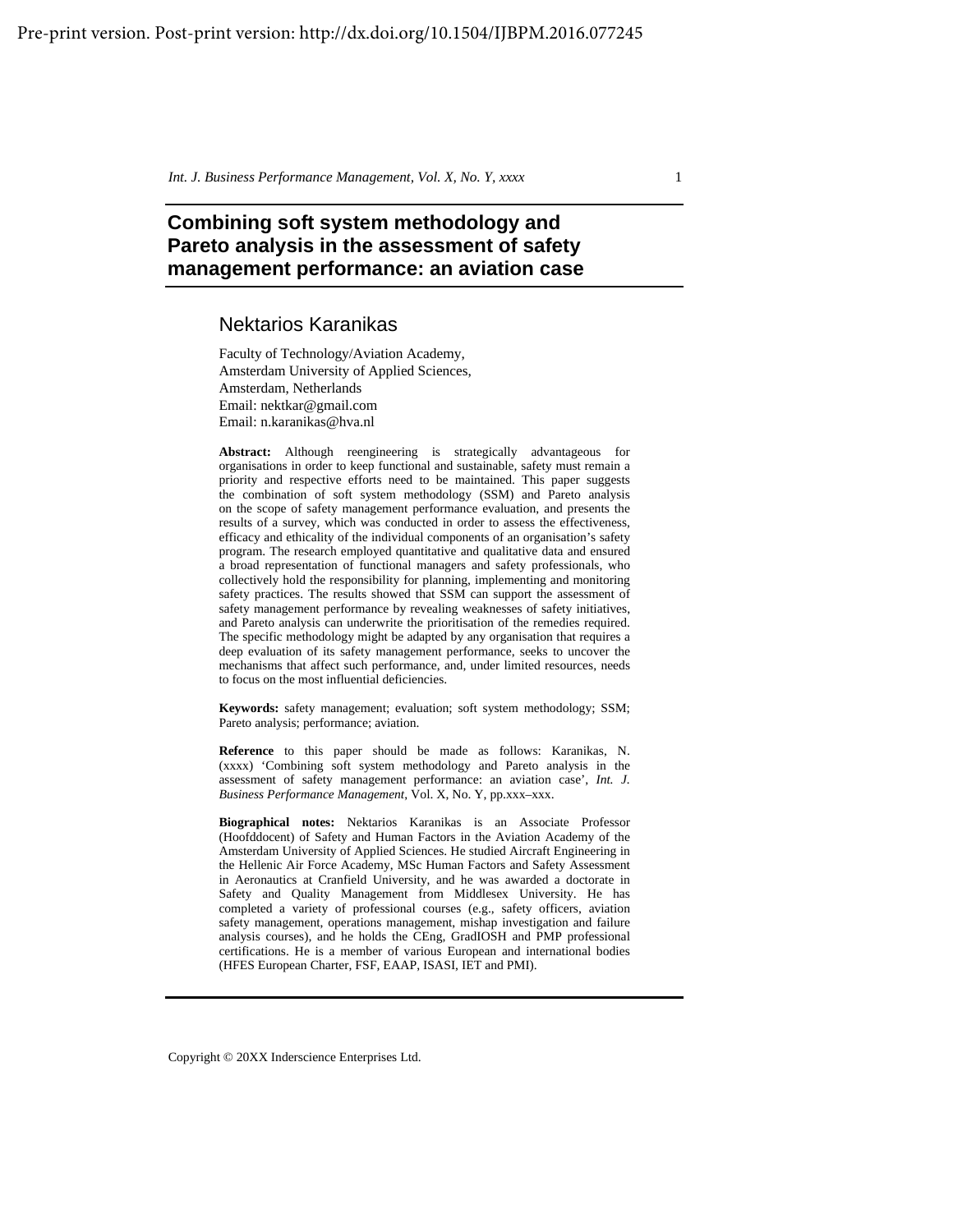#### **1 Introduction**

Statistics published for civil aviation (e.g., ICAO, 2014; IATA, 2014; ATSB, 2014) indicate that accident rates, especially the ones of fatal events, do not significantly decline, although they have reached considerably low figures. Managing safety seems increasingly important and challenging as aviation organisations diversify in terms of aircraft types, operation requirements, flight sectors, cultures, etc. Safety management systems (SMS) espouse a quality management approach to the complex relationship between aviation safety and business. According to the International Civil Aviation Organization (ICAO, 2013) and the UK Civil Aviation Authority (CAA, 2002), SMS provides an organisational framework to manage safety effectively, serves as the very structure that generates positive safety culture within an organisation, and leads to enhanced safety performance by aiming at best practice and moving beyond mere compliance to regulatory requirements. In the same spirit, the Federal Aviation Administration (FAA, 2006) stated that SMS assist organisations in meeting their legal obligations along with their business benefits, the later deriving from a structured management and continuous improvement of operational processes.

According to ICAO (2013), an SMS holds three features: It is systematic because it emphasises in pre-planned and consistent procedures, proactive since it focuses in hazard identification and control, and explicit because it is fully documented and transparent. Goglia et al. (2008) defined SMS as: "A dynamic risk management system based on quality management system principles in a structured scaled appropriately to the operational risk, applied in a safety culture environment", thus arguing, the direct relation amongst risk, safety and quality. Moreover, according to the FAA (2006), quality management techniques provide a structured process to ensure achievement and improvement of safety management programs. From a broad perspective, safety management is firmly connected to quality management (Karanikas, 2014).

Various authorities, institutes and authors (e.g., ILM, 2003a, 2003b; ASNZS, 2008; Bossink et al., 1992; Zhang, 2000; Gangemi, 1993; Priporas and Psychogios, 2007; DBIS, 2012; Knowles, 2011) adopted a 'systems' thinking' approach to quality, and claimed that high level management plays a vital role in planning quality, the latter operationalised by middle-level managers and end-users. The individual must be respected, empowered, motivated and prompted to participate in organisational success and promotion (Garwood and Hallen, 1998). Lee and Quazi (2001) and Liu and Xu (2006) argued the need for effective and simplified quality performance assessment based on criteria awards (e.g., the Malcolm Baldrige National Quality Award and the European Quality Award), and prompted organisations to develop self-assessment questionnaires for measuring qualitative entities.

Hoyle (2007) stated that measurement "….is a process of associating numbers with physical quantities and phenomena"; this also applies to intangible properties such as safety and quality. Coletti and Early (1998) defined measurement units as quantities of some quality features, accompanied by sensors, which comprise the measurement instruments. In particular, Coletti and Early (1998) set the characteristics of the ideal unit of measurement: understandable, providing an agreed basis for decision-making, conducive to uniform interpretation, economical to apply and compatible with the respective sensors; Kemp (2006) added the requirement for defined tolerances. According to the Institute of Leadership and Management (ILM, 2003a, 2003b) and the Australian/New Zealand Standardisation Authority (ASNZS, 2008), questionnaire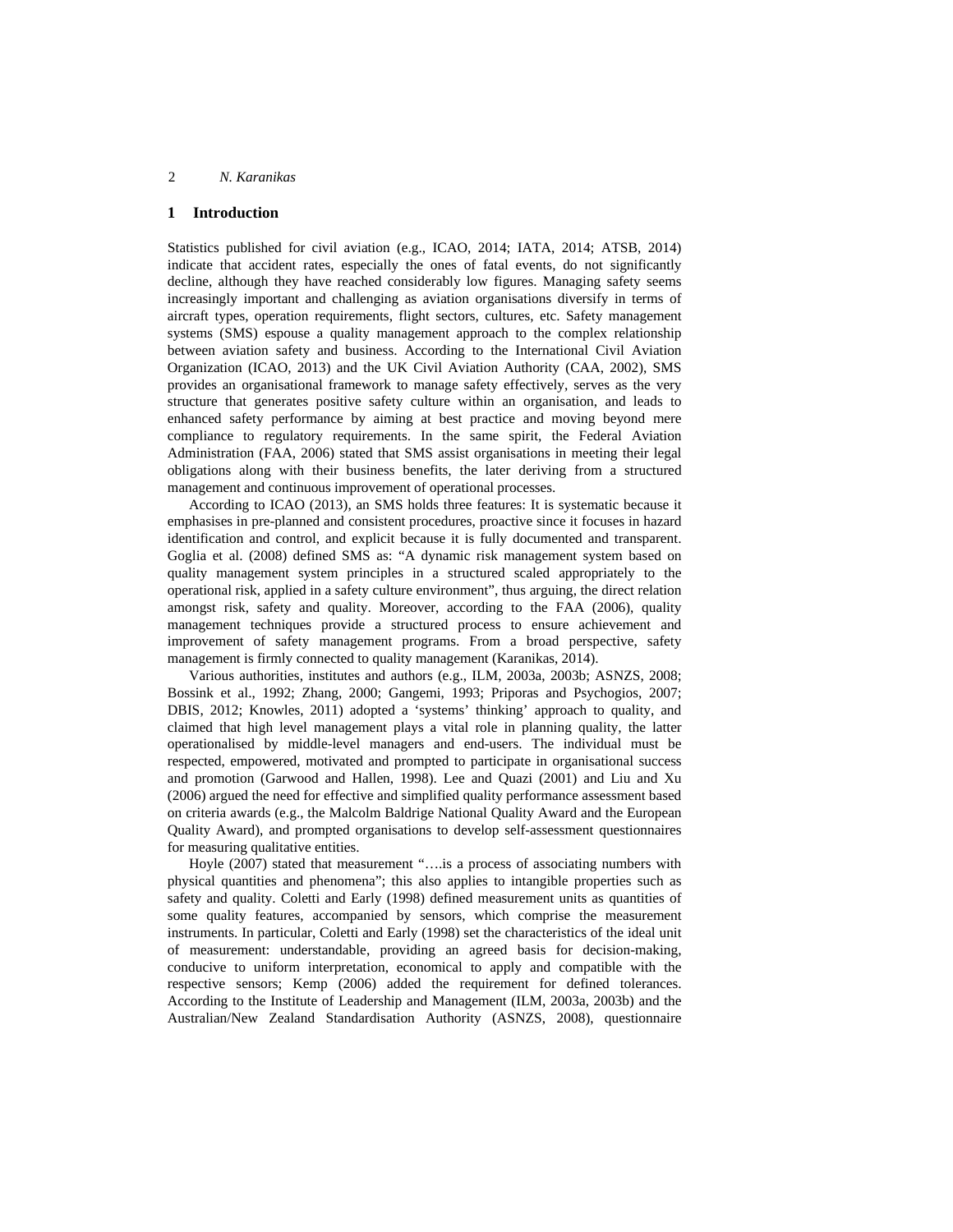surveys are the most common data collection method for measuring and monitoring customer satisfaction.

Soft system methodology (SSM) comprises a non-experimental strategy, whereby the researcher does not attempt to affect directly the situation, circumstances and experience of the organisation under study (Robson, 2002). SSM focuses on proposing models of 'soft' human activities, places emphasis on the understanding of the situation in which an intervention is required, and formulates the actions to be taken. Application and monitoring of the changes are not included in the SSM objectives (e.g., Attefalk and Langervik, 2001; Checkland, 2000; Lester, 2008). This specific methodology in the context of safety was applied by Adamides et al. (2012), who assessed the efficiency, efficacy and effectiveness of SMS components by following an almost exclusively qualitative approach, without integrating qualitative and quantitative data analysis.

Pareto analysis is a widely applied quality tool, according to which 20% of the defects are responsible for the 80% of the problems encountered; similarly, the management of this 20% of defects may result to an 80% increase of performance (e.g., Bass and Lawton, 2009). As Juran (1998) articulated, the major gains usually come from a vital few quality improvement projects, which usually demand involvement of multifunctional teams, in contrast with the majority of minor projects that individuals and small teams accomplish.

Taking into account the aforementioned concepts, the current research combined the principles of SSM and Pareto analysis into the assessment of safety management performance by analysing quantitative and qualitative data collected through a questionnaire. The scope of this paper is to propose an alternative method for organisations that require a deeper evaluation of their safety management performance, seek to uncover the mechanisms that affect such performance, and, under limited resources, need to focus on the most influential deficiencies.

# **2 Methodology**

The research was conducted in a military aviation organisation (MAO) that is not obliged to operate an SMS, but has in place a safety program. The difference between an SMS and a simple safety program rests mainly on the accountabilities and responsibilities, which are clearly defined by an SMS, and a systemic approach to safety. The goal was to assess the performance of the MAO safety initiatives through a questionnaire survey, and based on the results, support the organisation to its smooth transition to an SMS scheme. After concluding how well the existing safety program is operated and what its strengths and weaknesses are, the MAO would proceed with introducing an SMS scheme.

The MAO's functional levels consist of the Headquarters, three major sections (MS), which report to the Headquarters, and numerous operations units (OU), each of them reporting to a MS. The MAO operates a wide range of aircraft types (e.g., interception, cargo, and training) and supports its flight operations with all relevant activities (e.g., maintenance, logistics, engineering, finance, and administration).

Since the MAO does not run a full SMS, a rigid safety culture program has not been introduced. The research focused on the following safety program elements, which the MAO includes in its internal regulations and procedures: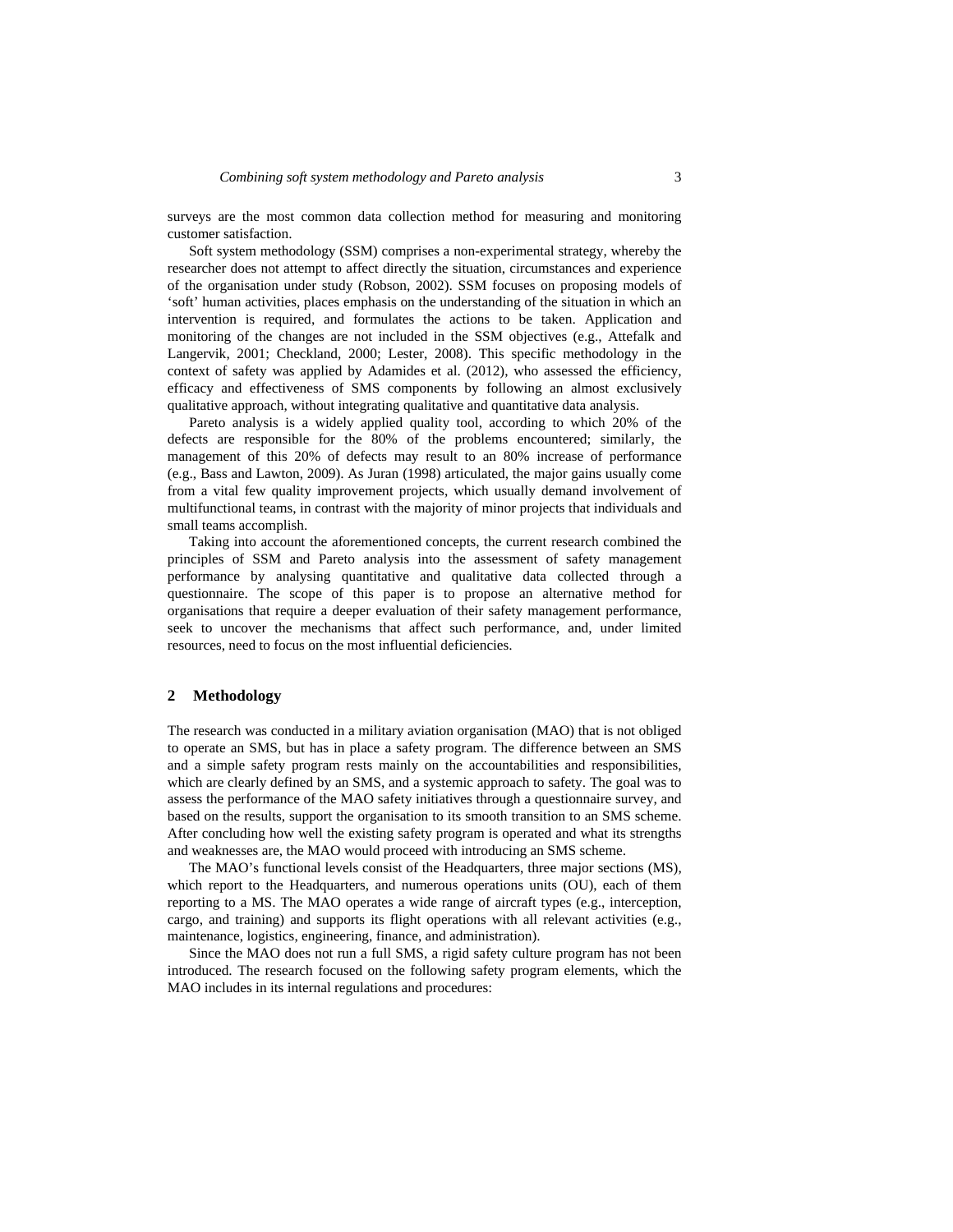- *Dynamic accident prevention*: a long list of safety measures that the organisation issues over time and updates according to the results of safety investigations, audits and meetings, and international practices. The specific safety action requires from end-users and supervisors to monitor periodically the working environment and practices in order to identify deviations from safety standards and plan for local remedies (OU level).
- *Safety training*: the organisation introduces safety rules and concepts in its safety schools and seminars, and provides initial and recurrent training.
- *Safety meetings*: they are held periodically by the MAO headquarters, MSs and OUs.
- *Publications*: the MAO publishes a safety-focused magazine three to four times per year, and, occasionally, issues various posters with safety messages.
- *Information sharing*: safety information includes mandatory occurrence reports, safety investigation reports, minutes of safety meetings, safety audit reports and international standards.
- *Statistics*: the MAO publishes annually a safety statistics bulletin that includes accident rates over the past ten years in overall and per OUs and aircraft type. Each bulletin also contains short descriptions of accidents and incidents for the year of reference, along with their causes.
- *Medical services*: the contribution of medical services to MAO's occupational health and safety program.
- *Flight safety rewards*: a rewarding scheme for OUs with outstanding flight safety performance.
- *Road safety rewards*: rewards for drivers with excellent road safety performance.
- *Moral rewards*: these are presented to employees who have actively contributed to safety initiatives and successfully managed rare high-risk events.
- *Safety reporting*: the MAO runs a reporting system on a volunteer and anonymous basis in order to collect information about local and systemic hazards, whose mitigation exceeds the capacity of the OUs and requires intervention from the MSs and headquarters.
- *Local hazards reporting*: it regards communication of local hazards to other employees, in cases that mitigation measures cannot be applied immediately.
- *Foreign object debris*: the specific action aims to eliminate hazardous situations stemming from foreign object debris.
- *Safety investigations*: the MAO has published procedures for the reporting and investigation of accidents and incidents, publication of official accident reports, and monitoring of safety recommendations' implementation.
- *International standards*: international standards that are updated continuously and disseminated to the OUs.
- *Risk management*: policy and structured procedures for hazard identification, risk assessment, risk mitigation and risk acceptance.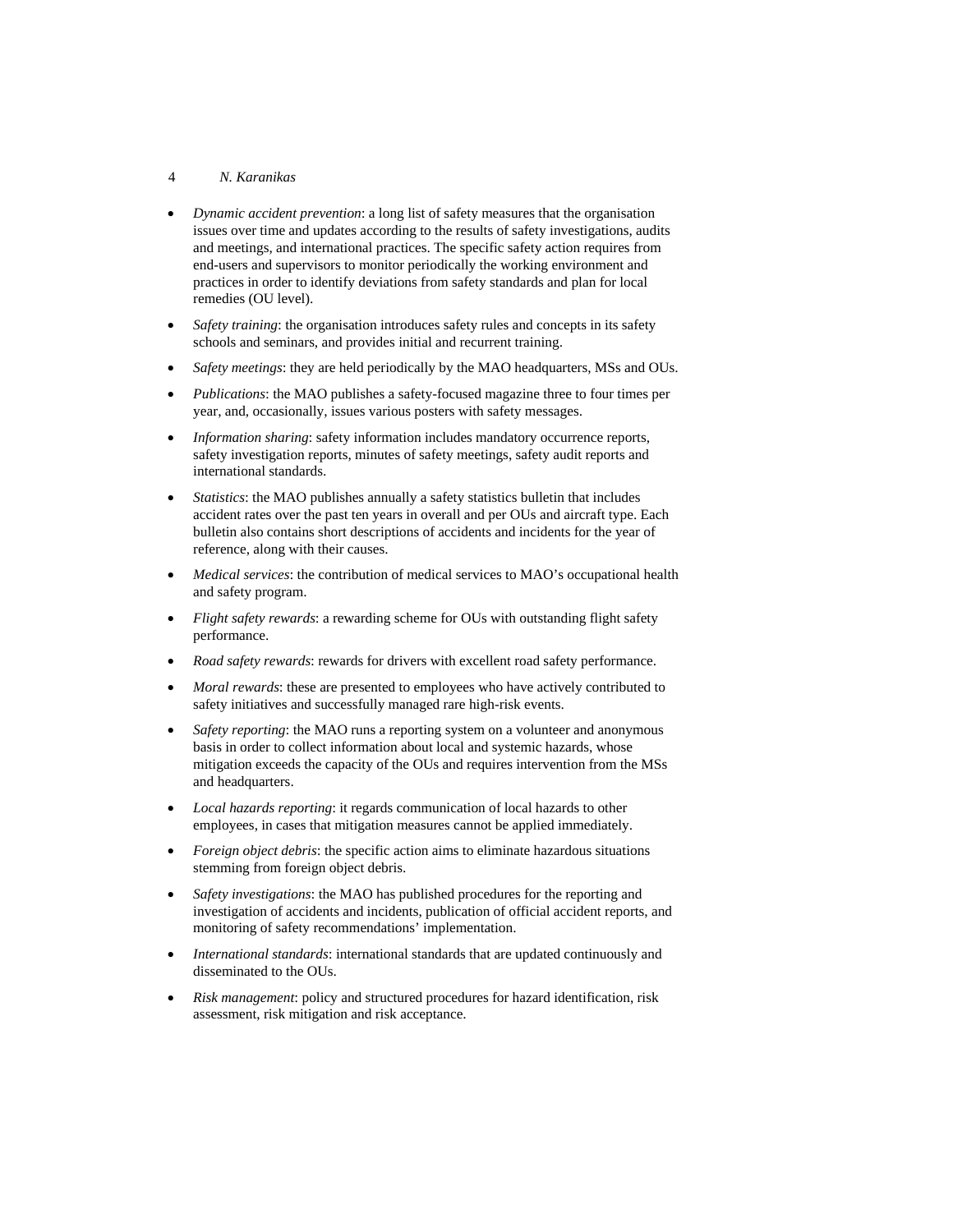#### *2.1 Sample*

The employees with active and official roles in safety program planning (safety professionals) and implementation (operation managers) were the sample population. The specific personnel have a high proximity to the MAO safety issues on a daily basis due to the nature of their tasks and responsibilities. The survey questionnaire (see below Section 2.2.) was administered as follows:

- OU level: managers who are responsible for delivering safety actions (OU commanders, deputy OU commanders, directors, operations managers, chief engineers, etc.), and safety officers, whose role is to advise managers. The researcher administered 199 questionnaires to a variety of flight, maintenance, ground support and administration personnel, who serve in 12 large representative OUs and implement all elements of the MAO's safety program.
- Management level: safety experts serving at the safety centre of the MAO headquarters and the three safety directorates, each one located in each MS. 20 questionnaires were administered to such staff.

In total 219 questionnaires were administered and 52 responses were received (23.7% response rate). Taking into account the target population and the specific response rate, the overall results were expected at a 90% confidence level and with a 10% error margin. These boundaries were considered as acceptable under the scope of this research.

# *2.2 Survey tool*

In order to collect data regarding the MAO's safety program components, a questionnaire was administered to employees. A pilot survey and the feedback provided by three MAO's safety experts lead to refinement of the survey tool and enhanced its reliability and validity. The research tool, in addition to the informed consent form and instructions, included the following sections:

- Section 1: The participants were asked for their main role (manager/leader, safety officer or safety expert), the OU and/or the MS they report to, and the type of sector they serve (flight operations, maintenance or otherwise). This information comprised the independent variables for statistical analysis.
- Section 2: Each participant was asked to rate the dimensions of effectiveness, efficacy and ethicality of each MAO's safety program element and the safety program as a whole. A Likert scale from 1 to 5 was used, where 1 represented the lowest rate and 5 the highest possible score. The participants were instructed to avoid rating program elements that they had not been extensively involved in. Moreover, the participants were prompted to raise comments/recommendations for each program component (open-end question).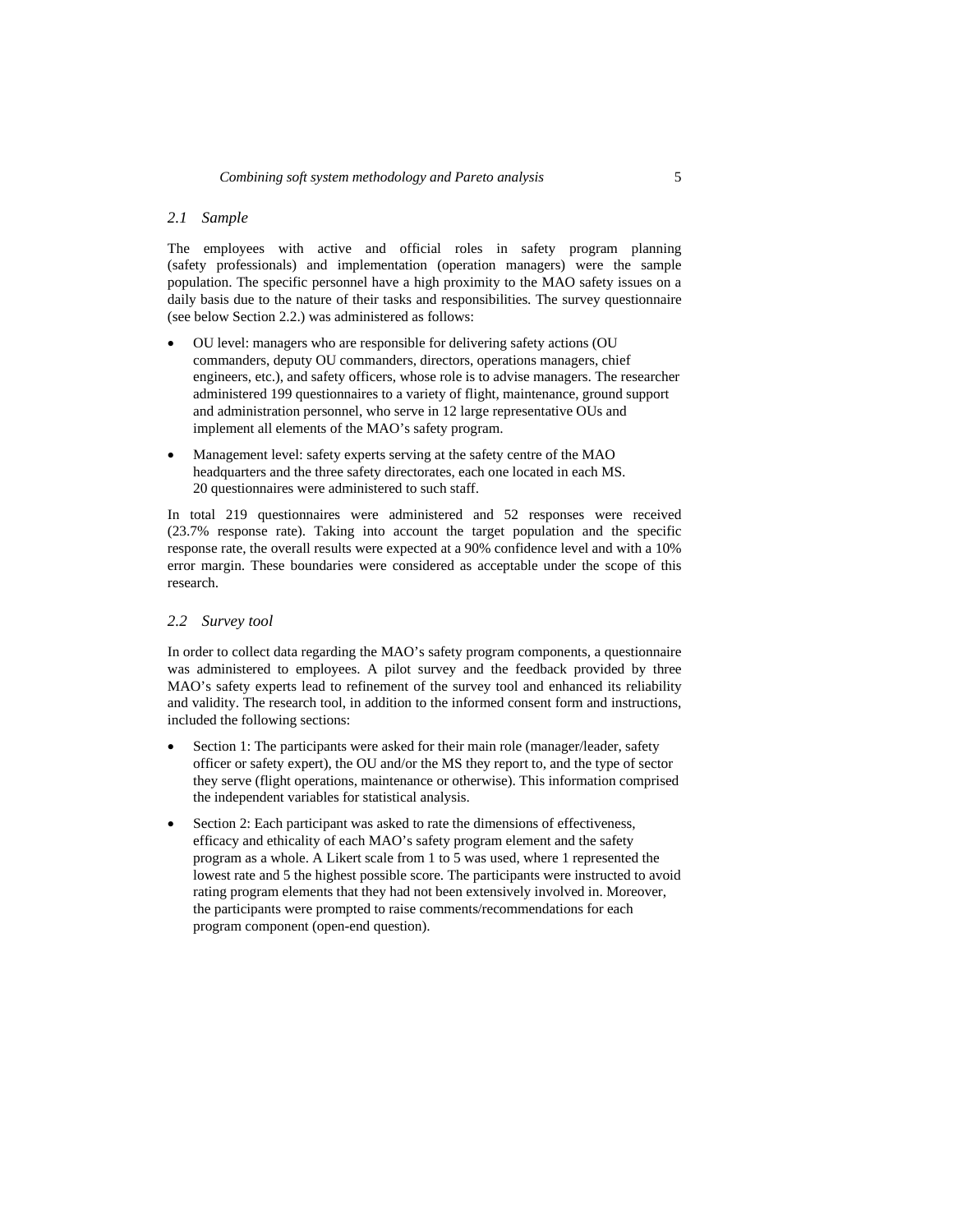#### *2.3 Questionnaire data analysis*

The independent variables of MS and OU were coded in order to avoid identification of participants. The three MSs were assigned the codes F1, F2 and F3, and the OUs were coded as F*x*U*z*, where *z* represents the OU and *x* corresponds to the MS the OU reports to. The data collected through the survey tool were analysed as follows:

- 1 Quantitative analysis of the scores in total, per safety component and per dimension (effectiveness, efficacy and ethicality). Potential variances of scores were explored against the independent variables of:
	- participants' role (safety officers, safety experts and operation managers)
	- participants' specialty (aircrew, maintenance staff and other ground staff)
	- organisational level (i.e., OU or management level including both the MSs and headquarters)
	- type of sector (flight operations, maintenance and other sector).
- 2 Content analysis of the suggestions that were formulated for each safety component and the MAO safety program as a whole. The analysis led to the development of codes – categories, which afterwards were subject to quantitative analysis (see Section 2.5. below). A variance analysis of the categories against the independent variables above was also performed.

#### *2.4 Quantitative analysis*

The data were entered in the PASW Statistics software and tested for normality in order to decide the appropriateness of parametric or non-parametric statistical tests. The Kolmogorov-Smirnov tests showed non-normality of data, hence, the following non-parametric statistics were applied:

- calculations of median values
- Mann-Whitney tests in the cases of two independent variables
- Kruskal-Wallis tests in the cases of three or more independent variables
- Friedman tests in cases of related samples.

In addition to the aforementioned tests, chi-square tests were used for the exploration of associations amongst nominal variables. The specific test requires at least five records per case in order to claim validity; thus, entries that did not fulfil this criterion were excluded from the calculations. If such entries were equal or more than half of the respective sample population, the chi-square test was not conducted.

Where allowed by the software package, in addition to the asymptotic significance, the exact statistics option was selected in order to strengthen the results. The confidence interval for hypotheses' testing was set at  $\alpha = 0.05$ .

# *2.5 Qualitative analysis*

In order to develop principal categories, the researcher and a MAO's safety expert analysed and coded the comments, which the participants stated in response to the open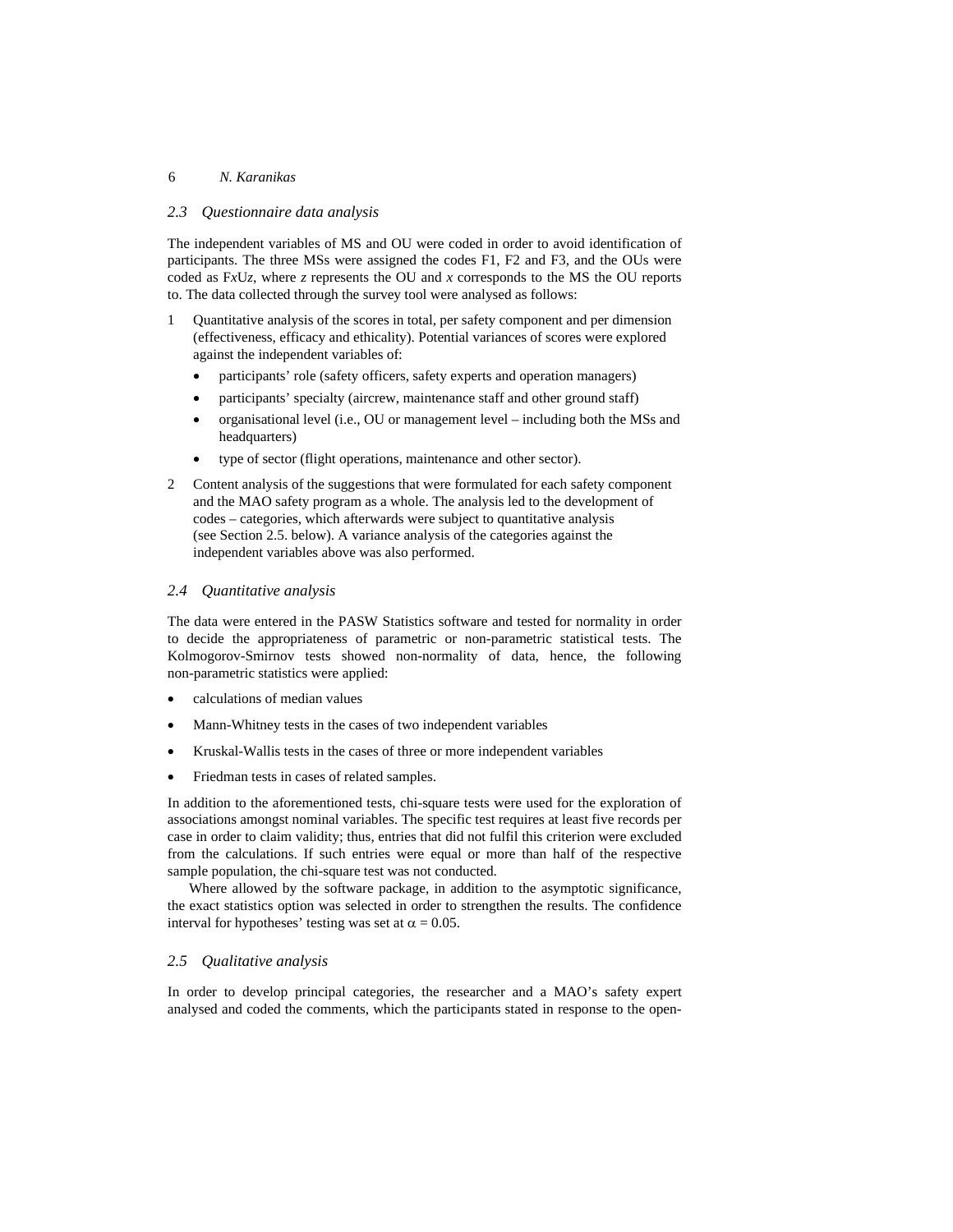end question. A quantitative analysis of these categories in combination with the numerical data analysis (see Section 2.4 above) revealed the strong and weak components and dimensions of the MAO's safety program. An 'emergent coding' was followed (Stemler, 2001), consisting of the steps below:

- review of questionnaire comments by the researcher and the safety expert
- development of two individual checklists
- consolidation of the two preliminary checklists in one, ensuring mutually exclusive and exhaustive categories
- coding of the comments according to the new checklist
- check of the inter-rater reliability by applying the Fleiss kappa method (Fleiss, 1971) until a value of 0.75 was reached, which according to Koch and Landis (1977) is considered as 'substantial' agreement.

#### **3 Results**

#### *3.1 Analysis of scores*

The median values for the whole MAO safety program along the three dimensions were:

- effectiveness: 4
- efficacy: 3.5
- ethicality: 3.

The safety program's median score for all dimensions was 10 with a maximum value of 15 (i.e., five per dimension), corresponding to a 67% overall performance. The median values per safety component and dimension are presented in Table 1; both lowest scores of '2' were recorded for the effectiveness dimension of flight safety rewards and safety reporting components. Regarding the total scores per safety program component across all dimensions, Friedman tests showed a statistically significant difference (chi-square  $= 51.478$ ,  $dF = 15$ ,  $p = 0.000$ ). The 20% best performed components were: moral rewards, information sharing and safety investigations. The lowest performed safety program elements were: flight safety rewards, road safety rewards and safety reporting.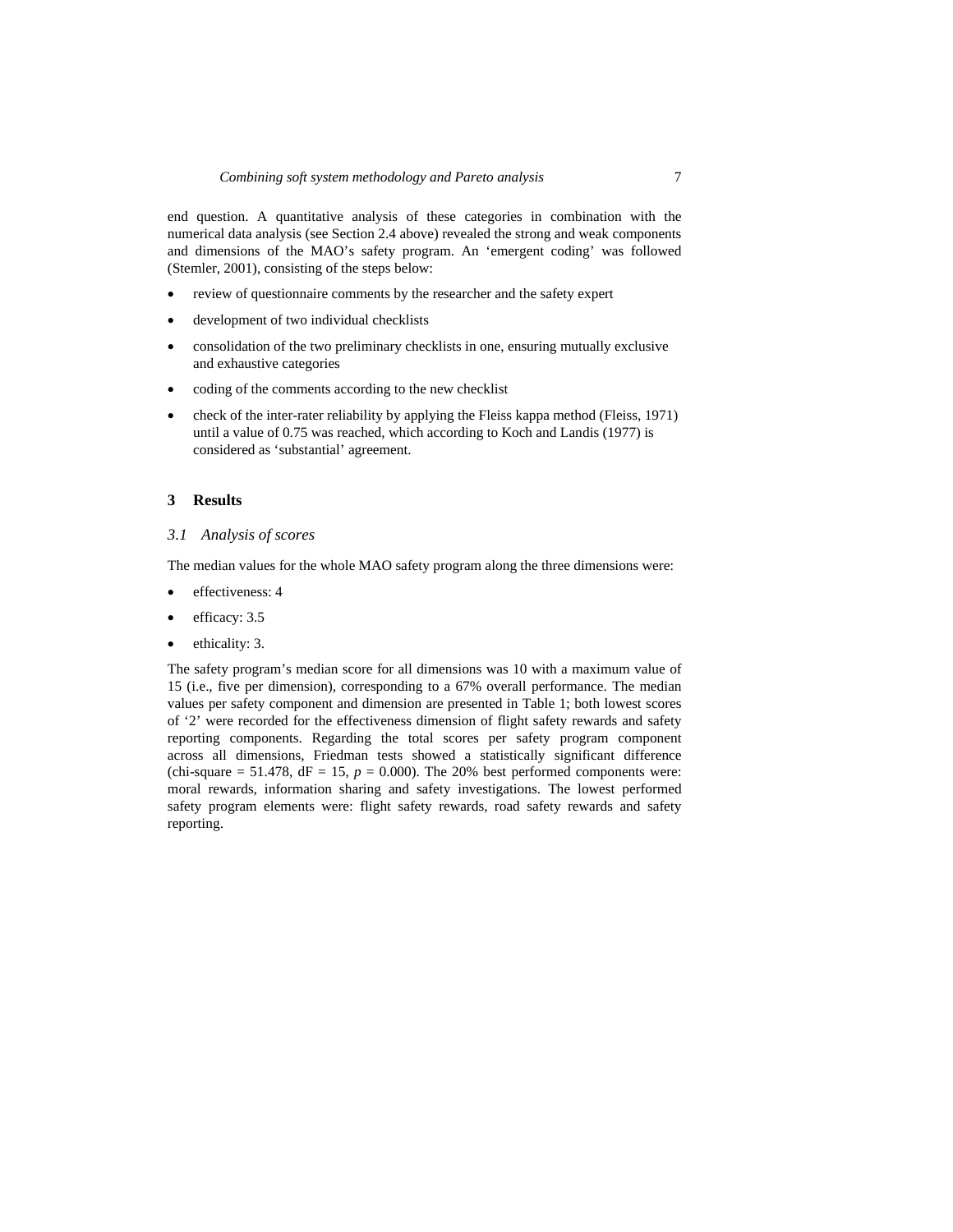| Safety component            | Effectiveness  | Ethicality | Efficacy | Total score |
|-----------------------------|----------------|------------|----------|-------------|
| Moral rewards               | $\overline{4}$ | 5          | 5        | 14          |
| Information sharing         | $\overline{4}$ | 4          | 4        | 12          |
| Safety investigations       | $\overline{4}$ | 4          | 4        | 12          |
| Safety training             | $\overline{4}$ | 3.5        | 4        | 11.5        |
| <b>Statistics</b>           | 4              | 3.5        | 4        | 11.5        |
| Foreign object debris       | 4              | 3.5        | 4        | 11.5        |
| Safety meetings             | 3              | 4          | 4        | 11          |
| Publications                | 3              | 4          | 4        | 11          |
| Local hazard reporting      | 3              | 4          | 4        | 11          |
| International standards     | 4              | 3          | 4        | 11          |
| Medical services            | 3              | 3.5        | 4        | 10.5        |
| Dynamic accident prevention | 3              | 3          | 4        | 10          |
| Risk management             | 3              | 3          | 4        | 10          |
| Safety reporting            | $\overline{c}$ | 4          | 3        | 9           |
| Road safety rewards         | 3              | 3          | 3        | 9           |
| Flight safety rewards       | 2              | 3          | 3        | 8           |

| Table 1 | Scores of dimensions per safety program component at a descending order |
|---------|-------------------------------------------------------------------------|
|         | (median values)                                                         |

The Friedman tests revealed that each of the 16 safety components differed significantly regarding the dimensions of effectiveness and ethicality, as presented in Table 2, where the 20% of the best and worst performed components for these dimensions are shown.

**Table 2** Differences amongst dimensions of effectiveness and ethicality across safety program components

| <b>Dimension</b>                                 | Effectiveness          | Ethicality              |  |
|--------------------------------------------------|------------------------|-------------------------|--|
| Chi-square value                                 | 43.582                 | 54.797                  |  |
| Degrees of freedom (dF)                          | 15                     | 15                      |  |
| Significance $(p)$                               | 0.000                  | 0.000                   |  |
| 20% best performed safety<br>program components  | Information sharing    | Moral rewards           |  |
|                                                  | Moral rewards          | Safety investigations   |  |
|                                                  | Foreign object debris  | International standards |  |
| 20% worst performed safety<br>program components | Flight safety rewards  | Flight safety rewards   |  |
|                                                  | Safety reporting       | Safety reporting        |  |
|                                                  | Local hazard reporting | Local hazard reporting  |  |

The function of the respondents (i.e., safety expert, safety officer or operations manager) did not affect the ratings. The specialty (i.e., aircrew or maintenance staff) affected only the scores of the Information Sharing element; aircrew rated the specific component higher than the maintenance personnel did ( $p = 0.019$ ). There was only one record for the category of 'other ground staff', thus, this category was excluded from the calculations.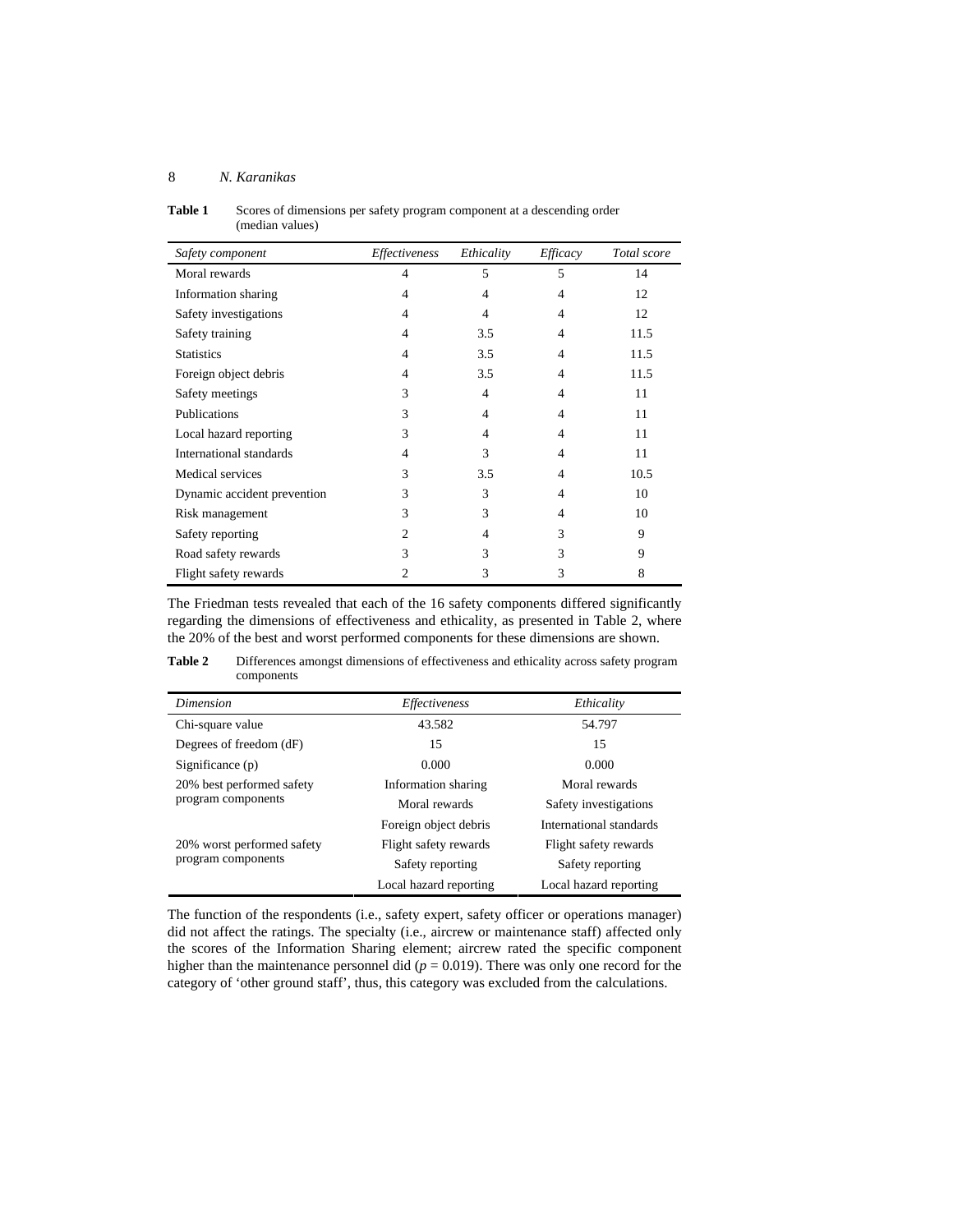Kruskal-Wallis tests revealed that the total scores for the statistics, moral rewards, local hazard reporting and safety investigation components differed amongst the headquarters and the three MSs, as reported in Table 3.

**Table 3** Differences in scores of components amongst the headquarters and the MSs

| Safety program component | <i>Statistics</i> | Moral<br>rewards | Local hazard<br>reporting | Investigations |
|--------------------------|-------------------|------------------|---------------------------|----------------|
| Chi-square value         | 9.010             | 8.070            | 12.464                    | 9.059          |
| Degrees of freedom (dF)  |                   |                  | 3                         |                |
| Significance $(p)$       | 0.029             | 0.045            | 0.006                     | 0.029          |

The OU variable was associated with the total scores of publications, medical services, safety reporting and local hazard reporting (Table 4); two out of 12 OUs were excluded from the calculations due to limited records.

**Table 4** Differences in scores of specific components amongst the OUs

| Safety program component                              | <i>Publications</i> | Medical<br>services | Safety<br>reporting | Local hazard<br>reporting |
|-------------------------------------------------------|---------------------|---------------------|---------------------|---------------------------|
| Chi-square                                            | 19.287              | 18.846              | 17.577              | 18.570                    |
| Degrees of freedom (dF)                               | 9                   | 9                   | 9                   | 9                         |
| Significance $(p)$                                    | 0.023               | 0.027               | 0.025               | 0.029                     |
| 20% of the OU <sub>s</sub> with the<br>highest scores | F1U2, F1U4          | F2U1, F1U4          | F1U4, F3U1          | F1U4, F3U1                |
| 20% of the OU <sub>s</sub> with the<br>lowest scores  | F1U3, F2U2          | F1U1, F2U2          | F1U3. F2U2          | F1B5, F2U2                |

The Mann-Whitney test revealed significant differences between the organisational levels (i.e., OU and management levels) regarding the elements of information sharing  $(p = 0.023)$ , statistics  $(p = 0.022)$  and medical services  $(p = 0.036)$ . The participants who served in management levels (i.e., the headquarters and the MSs) rated the aforementioned components lower than the employees who served in OUs.

The participants' position as operational (i.e., implementing the safety program) or managing (i.e., planning and monitoring of the safety program) affected only the Information Sharing component ( $p = 0.003$ ); operational personnel rated the specific element significantly lower than managers did.

#### *3.2 Analysis of comments*

In total, 356 comments were recorded; Table 5 reports in an ascending order the frequencies of comments made per element and about the safety program as a whole. The most commented components were the dynamic accident prevention, safety training and safety investigations. The elements of safety meetings, statistics, foreign object debris and international standards gathered the fewest comments.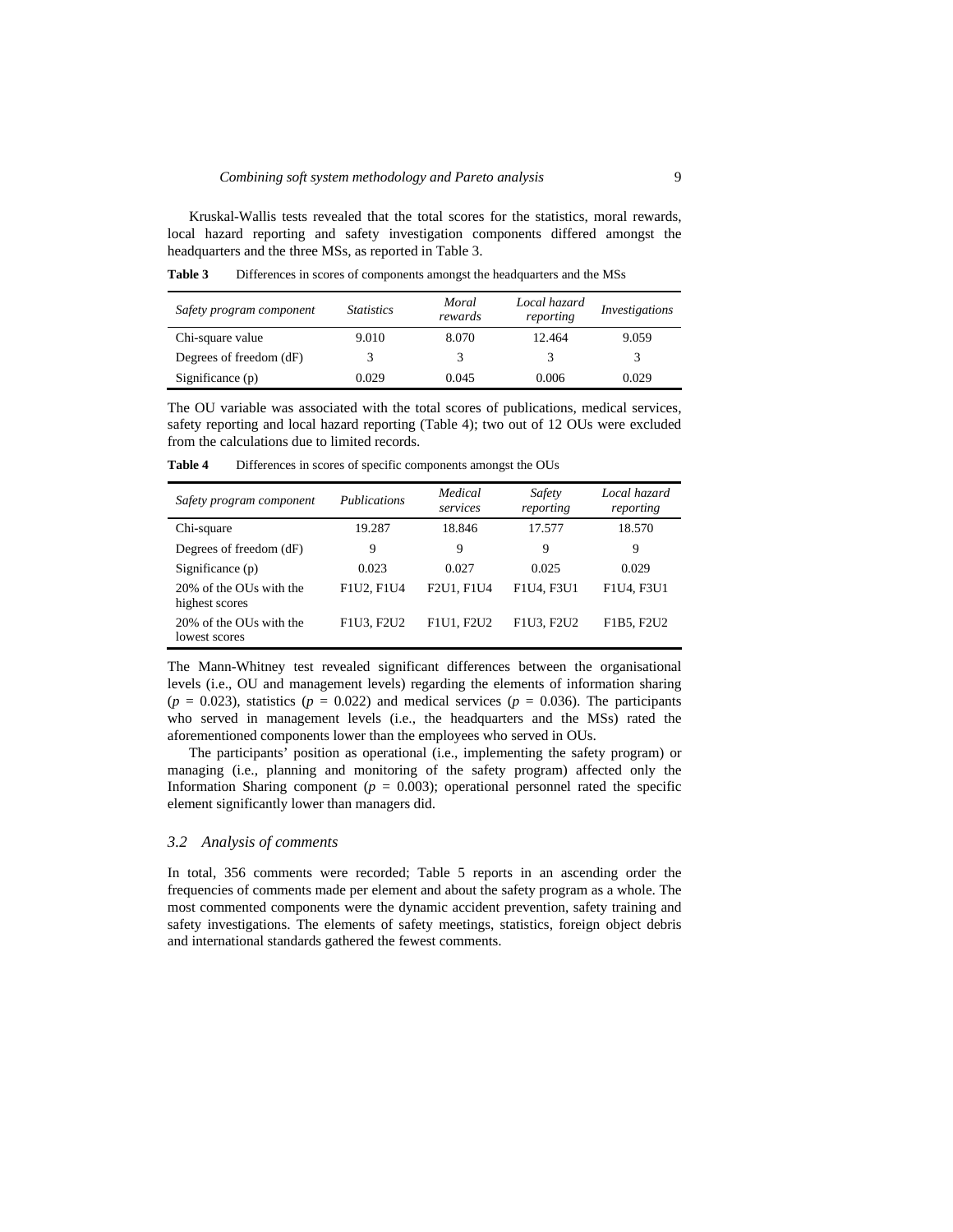| Safety program component    | Number of comments | Percentage of total comments (%) |
|-----------------------------|--------------------|----------------------------------|
| International standards     | 9                  | 2.5                              |
| Safety meetings             | 10                 | 2.8                              |
| Foreign object debris       | 13                 | 3.7                              |
| <b>Statistics</b>           | 13                 | 3.7                              |
| Moral rewards               | 16                 | 4.5                              |
| Road safety rewards         | 16                 | 4.5                              |
| Publications                | 17                 | 4.8                              |
| Total safety program        | 19                 | 5.3                              |
| Information sharing         | 20                 | 5.6                              |
| Risk management             | 21                 | 5.9                              |
| Medical services            | 22                 | 6.2                              |
| Flight safety rewards       | 23                 | 6.5                              |
| Local hazards reporting     | 24                 | 6.7                              |
| Safety reporting            | 27                 | 7.6                              |
| Dynamic accident prevention | 32                 | 9.0                              |
| Safety investigation        | 37                 | 10.4                             |
| Safety training             | 37                 | 10.4                             |

Table 5 Number of comments per safety program element

The content analysis of the comments resulted to the coding of Table 6, where the frequency for each of the 20 developed categories is ranked in an ascending order. Most of the comments referred to the 'substantial implementation of the safety program', 'safety training customisation and extension', 'motivation for participation' and 'increase of communication effectiveness'.

| Code                                             | Description                                                                                                                                               | Frequency | Percentage $(\% )$ |
|--------------------------------------------------|-----------------------------------------------------------------------------------------------------------------------------------------------------------|-----------|--------------------|
| Adequate time<br>for<br>implementing<br>measures | More time must be allowed for<br>implementation of preventive measures                                                                                    |           | 0.3                |
| Detailed<br>statistics                           | There is a need for more detailed statistics                                                                                                              | 3         | 0.8                |
| Adequate<br>monitoring                           | More monitoring of safety initiatives'<br>implementation is required                                                                                      | 5         | 1.4                |
| Meetings'<br>frequency and<br>representation     | Safety meetings must be scheduled at a<br>lower frequency, depending on the agenda.<br>Operation managers must participate in MS<br>level safety meetings | 5         | 1.4                |
| Increase of<br>interest                          | A variety of safety information, accident<br>photos and videos, etc., will increase<br>employees' interest in safety activities                           | 9         | 2.5                |

Table 6 Results of questionnaire comments' coding in an ascending frequency order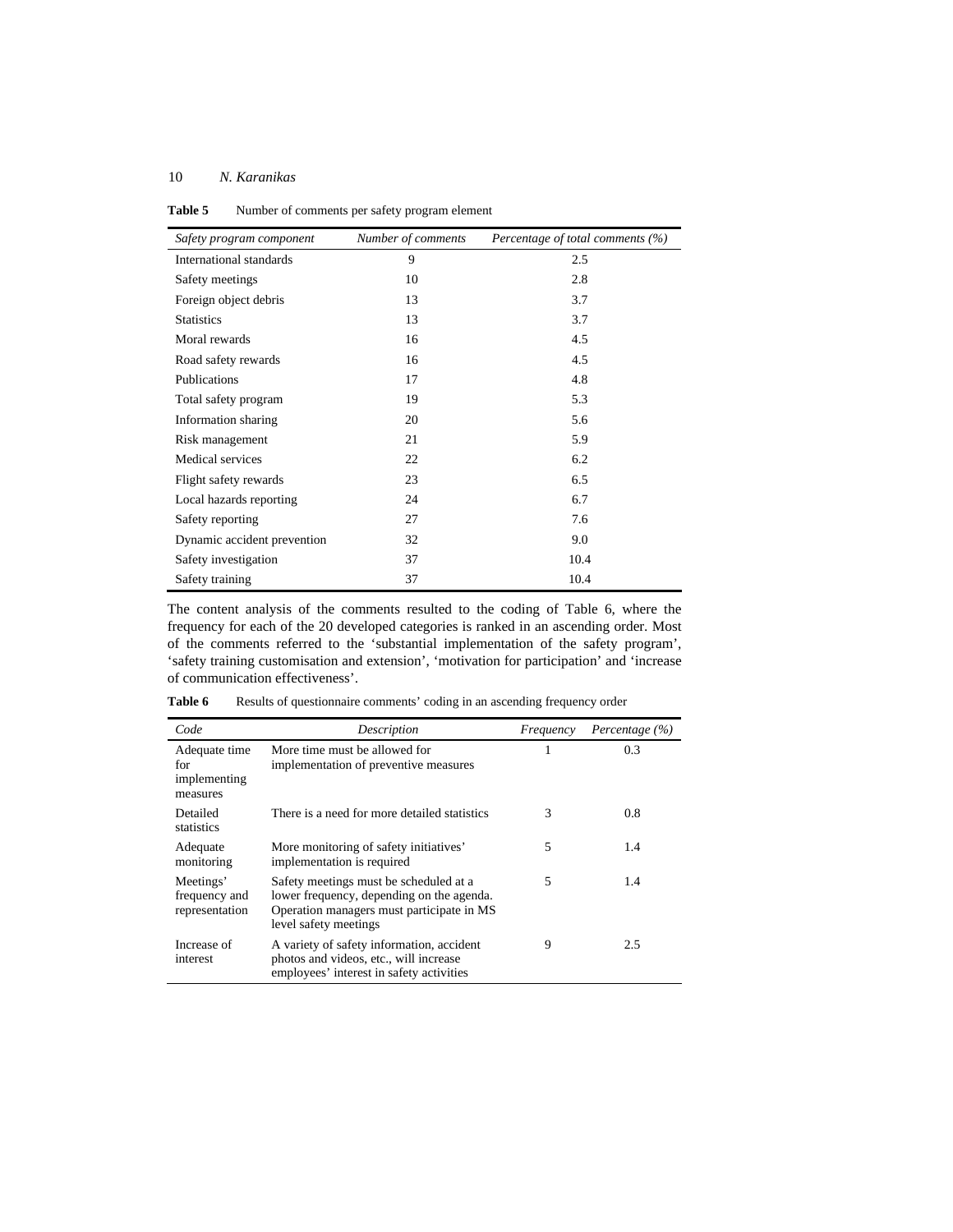| Code                                                 | Description                                                                                                                                                                                    | Frequency | Percentage (%) |
|------------------------------------------------------|------------------------------------------------------------------------------------------------------------------------------------------------------------------------------------------------|-----------|----------------|
| Avocation of<br>exclusive staff                      | There is a need for appointing exclusive.<br>personnel to perform safety activities<br>(e.g., safety investigations, prevention of<br>foreign object damages)                                  | 10        | 2.8            |
| Connection to<br>operations                          | Safety must be closely connected to<br>operational objectives                                                                                                                                  | 10        | 2.8            |
| Simplicity                                           | Safety rules and procedures must be simplified<br>and adapted for the average employee                                                                                                         | 11        | 3.1            |
| Fairness                                             | Safety rewards must be extended to all<br>specialities and roles, beyond pilots and<br>vehicle drivers as means to foster fairness.                                                            | 12.       | 3.4            |
| Restructure of<br>safety<br>administration           | Safety administration needs to be reorganised<br>and staffed by personnel with specific and<br>relevant criteria                                                                               | 15        | 4.2            |
| Meritocracy                                          | The MAO must publish meritocratic criteria<br>for increasing the objectivity of safety<br>rewards, safety roles appointments, etc.                                                             | 15        | 4.2            |
| Confidence<br>amongst<br>organisational<br>levels    | Practical demonstration of commitment to<br>safety by managers and supervisors will<br>increase confidence amongst users and<br>managers at various organisational levels                      | 19        | 5.3            |
| Adaption and<br>enrichment                           | International standards must be customised to<br>the MAO's context. Continuous<br>communication with international agencies<br>and users will support the improvement of the<br>safety program | 20        | 5.6            |
| Reduction of<br>bureaucracy                          | Reduction of bureaucracy might be achieved<br>by introducing new technology                                                                                                                    | 21        | 5.9            |
| Increase of<br>resources                             | There is a need for devoting more resources<br>for managing the safety program                                                                                                                 | 22        | 6.2            |
| Reformation of<br>the safety<br>program              | The existing safety program needs evaluation<br>in order to proceed to an extensive reformation<br>and innovation, and development of safety<br>culture                                        | 24        | 6.7            |
| Increase of<br>communication<br>effectiveness        | Periodical and frequent communication at all<br>organisational levels is required. Electronic<br>means can facilitate communication of safety<br>information.                                  | 30        | 8.4            |
| Motivation for<br>participation                      | Personnel need more motivation in order to<br>actively participate in safety initiatives                                                                                                       | 34        | 9.6            |
| Customisation<br>and extension of<br>safety training | There is a need for both organisation-wide and<br>local safety training, along with special<br>training for safety personnel                                                                   | 39        | 11.0           |
| Substantial<br>implementation                        | The substantial implementation of safety<br>program components must be fostered, and<br>frequent waivers must be avoided                                                                       | 51        | 14.3           |

**Table 6** Results of questionnaire comments' coding in an ascending frequency order (continued)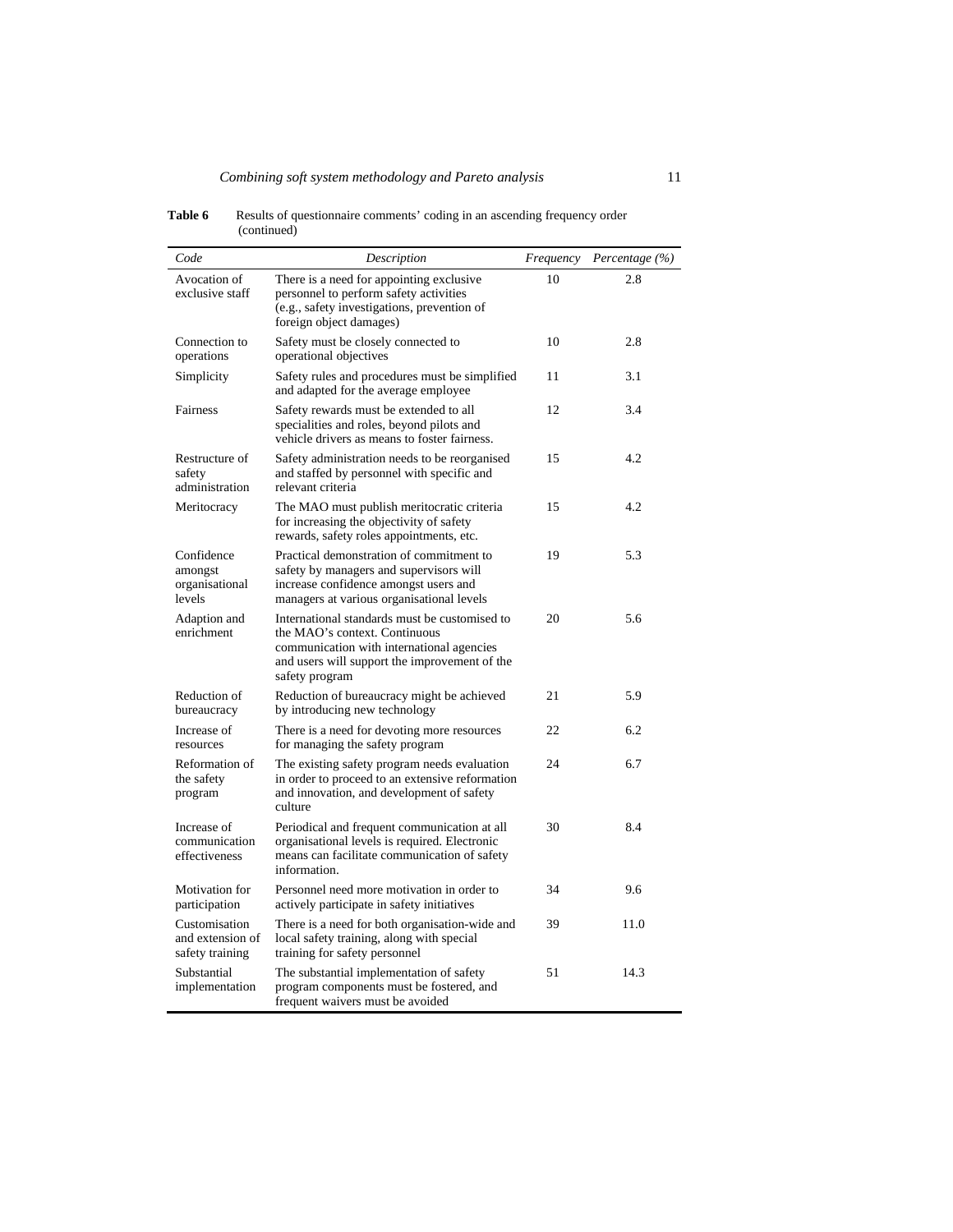#### **4 Discussion**

According to the overall results, MAO's safety program seems to be effective but underperforming into the dimensions of efficacy and ethicality. This indicates an area of special attention when introducing new safety initiatives or amending the existing ones since their suitability to the MAO context and the devotion of adequate resources need to be considered. Moreover, the MAO scored 67% across all dimensions; such result comprises a trigger for further enhancement of its safety management performance. Firstly, the MAO must focus on sharing positive management practices regarding the components, which acquired the highest scores (i.e., moral rewards, information sharing and safety investigations). Secondly, the organisation must reconsider its program elements that presented the lowest rates:

- flight and road safety rewards components might require reformation in order to increase their impact on safety promotion
- the safety reporting element needs to be assessed for its usability and user friendliness
- actions for increasing the effectiveness and ethicality of the local hazard reporting component must follow.

Differences in rates amongst employees with various specialties (aircrew or maintenance staff) and tasks (operations or management) were observed only for the safety information sharing component; it seems that the value of this initiative must be adequately communicated to maintenance personnel and staff with operational roles. The fact that the scores for the rest of the safety program elements were not influenced by the aforementioned variables indicates that common perceptions are shared across the MAO principal job and task specialisations.

However, the research identified the following:

- Four out of the 16 elements (i.e., statistics, moral rewards, local hazard reporting and safety investigation) showed dissimilar rates amongst the four high- and middle-management functions (i.e., the headquarters and the three MSs);
- Three out of the 16 components (i.e., information sharing, statistics and medical services) were rated differently by each organisational level (i.e., OU and management levels), the lowest scores given by OUs employees;
- Staff of different OUs rated differently four safety program elements (i.e., publications, medical services, safety reporting and local hazard reporting). It is of high interest that participants positioned in the OU 'F1U4' rated all these four components higher than employees of other OUs, and the staff serving in the OU 'F2U2' rated all aforementioned safety initiatives lower than personnel working at other OUs.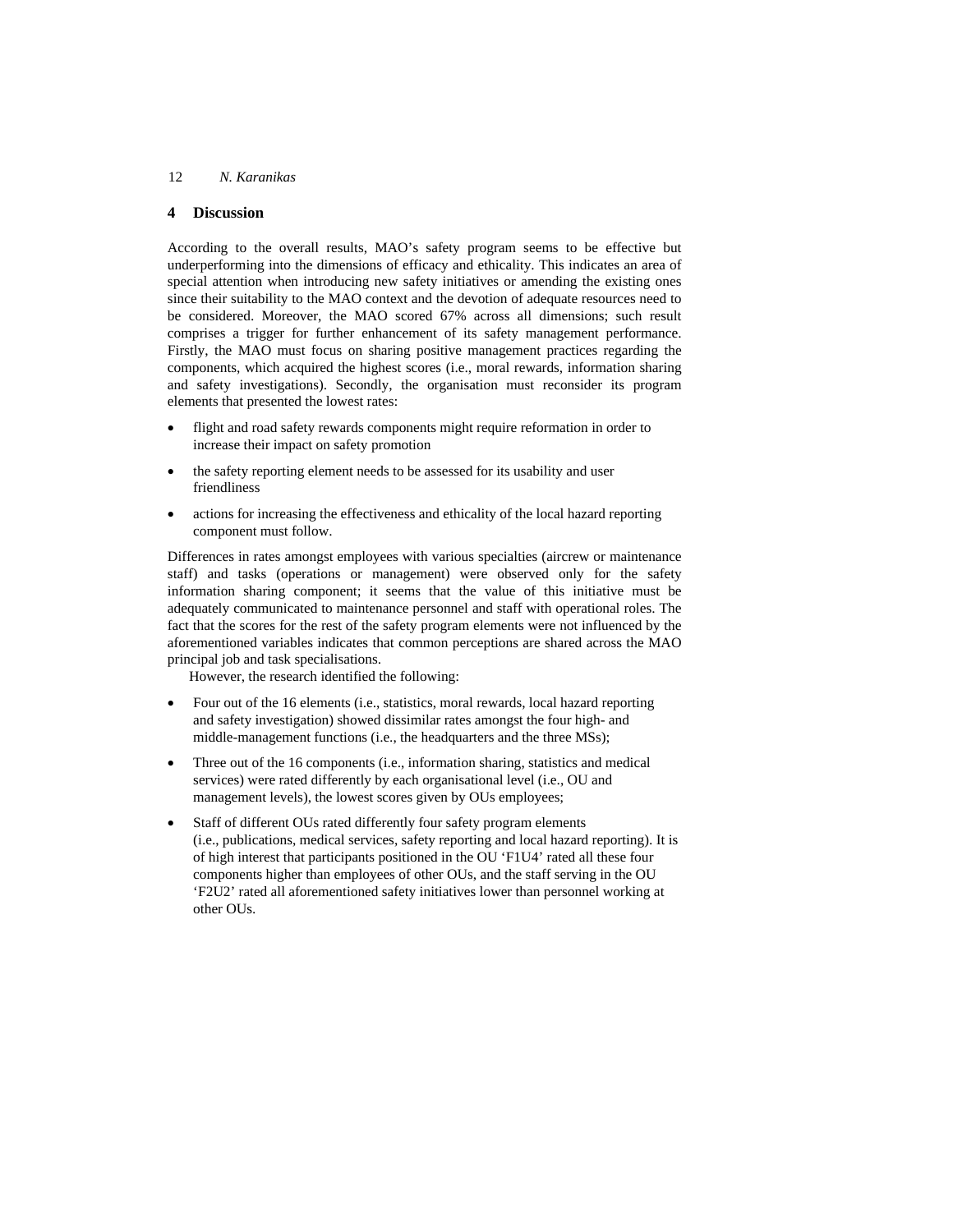These observations suggest that:

- The lack of common perceptions amongst the management functions must be addressed in order to achieve an alignment of safety initiatives' planning.
- There is a need to bridge the gap between management and operations, and thus, promote a common approach to safety management.
- Local conditions across the various OUs might have played an important role in the development of perceptions of their employees regarding the MAO's safety program. This implies that the MO must adapt a tailored approach when introducing and implementing safety actions across its OUs.

It is remarkable that the participants commented less on the 'worst performed' components compared to the frequency of their statements about the rest of the safety program elements. In contradiction to expectations, although safety training, safety investigations and dynamic accident prevention components collected the best scores, these also gathered most of the recommendations for improvement. This implies some inconsistency, and probably indicates an immature organisational culture under which personnel formulate deficiencies but do not proportionally participate in suggesting improvements.

Eventually, taking into account the content of the most frequent comments, the MAO must consider mainly the following issues during the planning of its interventions:

- allocation of adequate resources
- enhancement of effective communication in order to ensure its safety program acceptance and substantial implementation
- provision of further induction and recurrent safety training to its workforce in order to support its safety program realisation
- increase of employees' motivation by introducing fair and innovative physical and moral rewards.

## **5 Conclusions**

The methodology followed in this study revealed various weaknesses of the MAO's safety program. The analysis of the quantitative data regarding the effectiveness, ethicality and efficiency dimensions per safety program component, along with the comments made by the participants, allowed a holistic approach to the evaluation of the MAO's safety program. Moreover, the participation in the research of a variety of professional roles, functions and specialties ensured the collection of diverse perceptions. However, a larger sample would increase the statistical confidence and reduce error margins in future studies

The employment of independent variables (e.g., management or operational levels and types of participants' role and tasks) explored their potential influence on scores and indicated areas of special concern. Furthermore, the analysis of the comments unveiled the strategy that the MAO needs to employ during the reformation of its safety program elements, starting from the ones with the lowest scores. Investment on resources will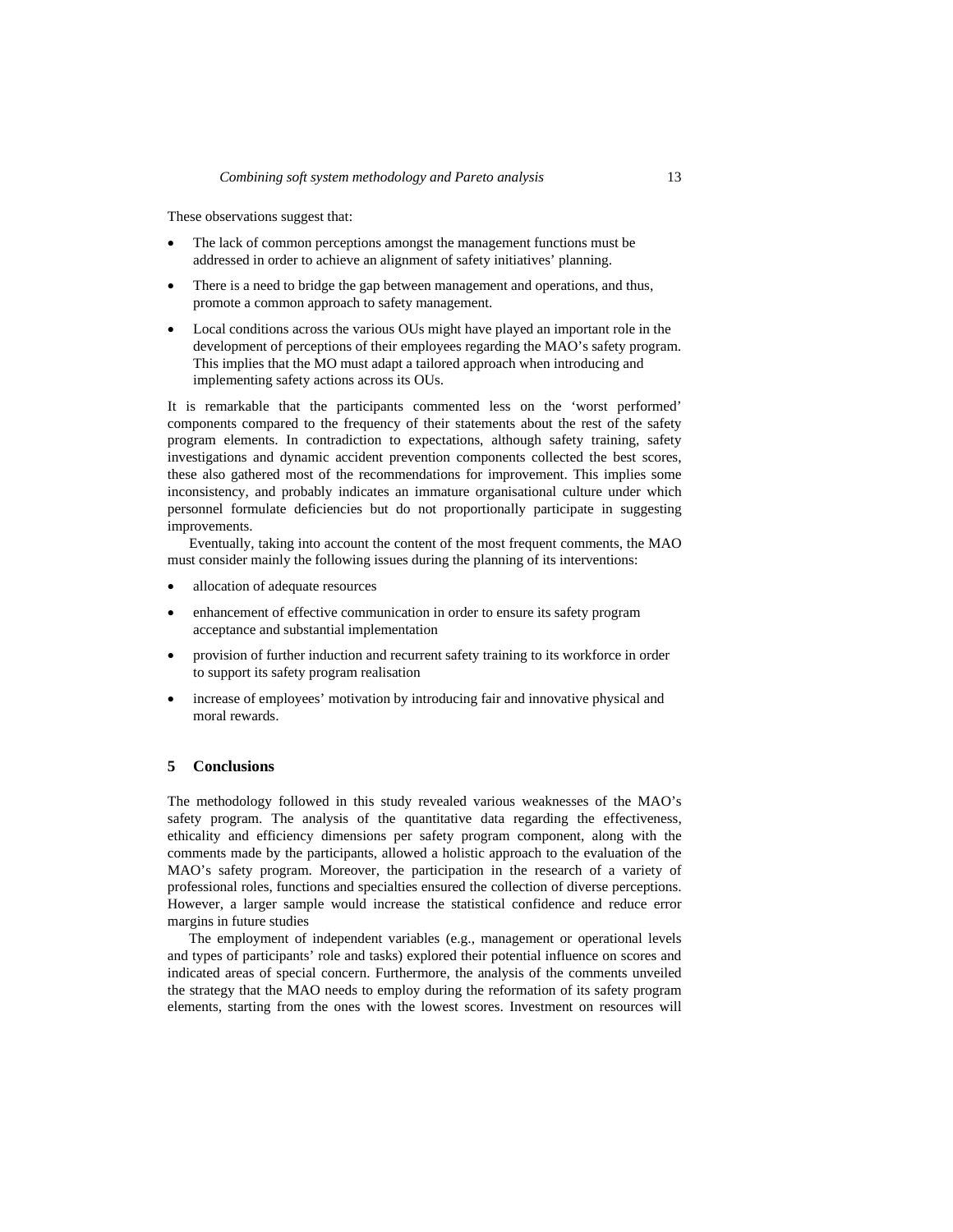ensure the maintenance of performance regarding the elements that excelled, and enhance the dimensions of the weakest components.

Certainly, end-user attitudes towards safety activities are important for an overall safety performance assessment. However, such broad views might be measured through the widely established safety culture and climate assessment tools, (e.g., Simon, 2005; Gibbons and Thaden, 2008). As Adebiyi et al. (2007) argued, participation of end-users in the assessment of specific safety actions might be of low credibility due to factors such as lack of accurate information, negative preconceptions due to end-users' involvement in accidents, local working environment factors, etc. Moreover, managers and safety professionals have already acted as end-users, and they are still obliged to apply safety rules and procedures; hence, their inclusion in safety surveys guarantees by definition a wide viewpoint. Therefore, at a first step towards the assessment of the safety initiatives, end-users might not be surveyed, but their perspectives could be considered in future research regarding local issues.

The specific methodology is not limited to simple safety programs, such as the one the current study considered. It can be followed also for evaluating a complete SMS, which by default includes a range of different activities and initiatives (e.g., policy, risk management, training, safety investigations and safety promotion). Therefore, this methodology might be adapted and applied by any industry sector that requires assessment of its whole safety management performance or evaluation of individual safety activities. It is crucial that such assessment must collect views of every management and operation level and represent perceptions of personnel who collectively plan, apply and monitor safety actions. Any organisational change based on this approach is expected to be highly endorsed by the employees.

#### **References**

- Adamides, E., Goutsos, S., Katsakiori, P., Papaioannou, I. and Sgourou, E. (2012) 'Using soft systems methodology as a systemic approach to safety performance evaluation', *Procedia Engineering*, Vol. 45, pp.185–193.
- Adebiyi, K.A., Charles-Owaba, O.E. and Wahhed, M.A. (2007) 'Safety performance evaluation models: a review', *Disaster Prevention & Management*, Vol. 16, No. 2, pp.178–187.
- ASNZS (2008) *Quality Management Systems Requirements*, AS/NZS ISO9001:2008, Australian/New Zealand Standardization Authority, Australia.
- ATSB (2014) *Aviation Occurence Statistics*, Australian Transport Safety Bureau, Australia.
- Attefalk, L. and Langervik, G. (2001) *A Sociotechnical Approach to Soft Systems Methodology*, Master thesis, University of Gothenburg, Sweden.
- Bass, I. and Lawton, B. (2009) *Lean Six Sigma Using SigmaXL & Minitab*, McGraw-Hill, NY.
- Bossink, B.A., Gieskes, J.F. and Pas, T.N. (1992) 'Diagnosing total quality management', *Total Quality Management*, Vol. 3, No. 3, pp.223–231.
- CAA (2002) *Safety Management Systems for Commercial Air Transport Operations*, Civil Aviation Authority, UK.
- Checkland, P. (2000) 'Soft systems methodology: a thirty year retrospective', *Systems Research & Behavioral Science*, Vol. 17, No. 1, pp.S11–S58.
- Coletti, O.J. and Early, J.F. (1998) 'The quality planning process', in A.B. Godfrey and J.M. Juran (Eds.): *Juran's Quality Handbook*, 5th ed., McGraw-Hill, NY.
- DBIS (2012) *Total Quality Management,* Department for Business, Innovation & Skills, UK.